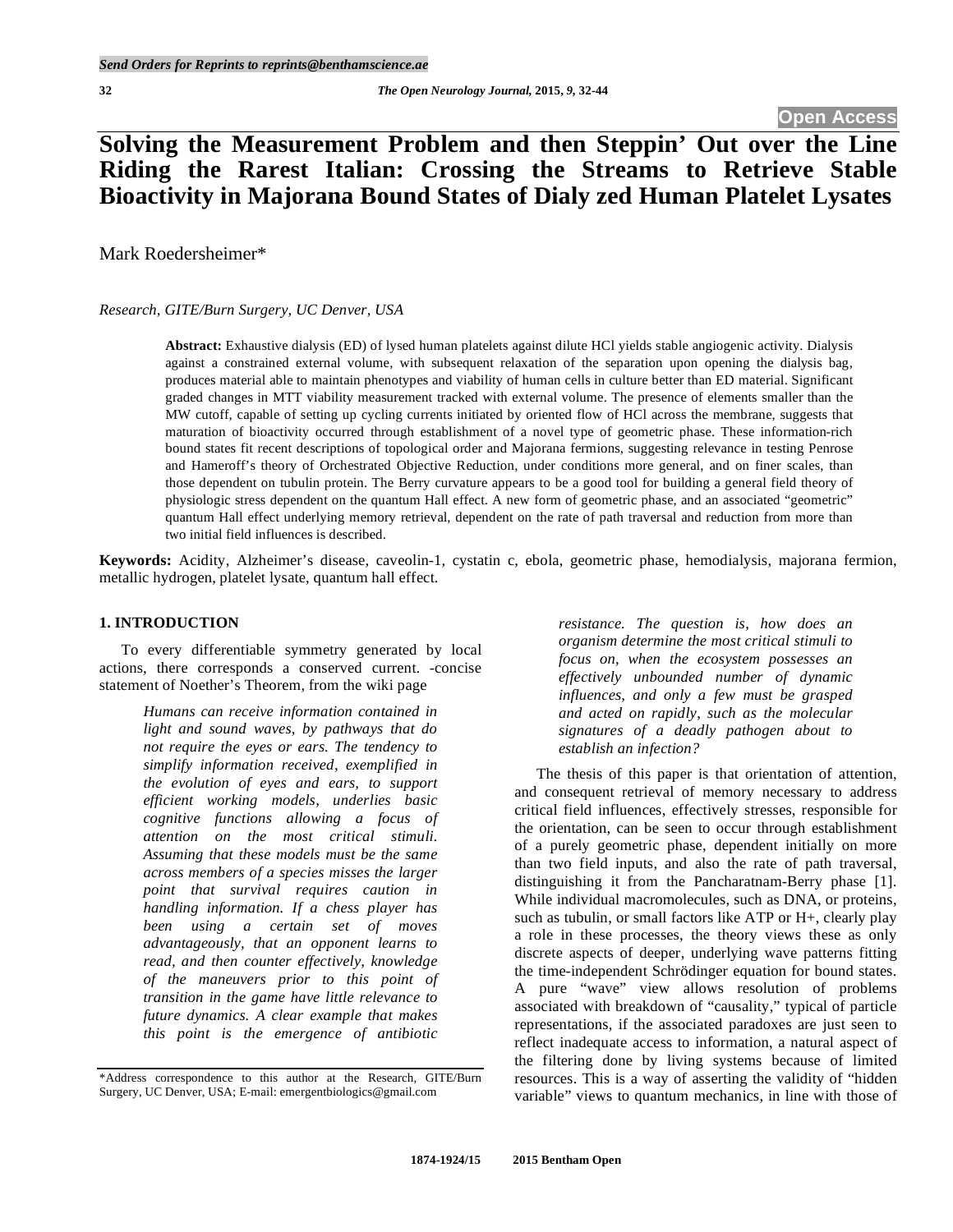Einstein, Schrödinger, and de Broglie-Bohm. In this paper the wave function is interpreted as a description of real, physical (not probabilistic) processes that contain memory in living systems. The only "indeterminacy" that derives from this view is in development of perceptual prowess, through valid assays, to access desired information.

# **1.1. A Platelet Lysate Model of Stress-induced Bioactivity Control**

 Platelets are a-nucleate cells of the blood essential to wound healing that contain diverse molecules expressed in the course of stress responses [2]. Clinicians typically worry if counts get low, because of the risk of internal hemorrhage. Under conditions of adequate platelet count, coagulation at sites of tearing in the endothelial layer resulting from normal stresses, where platelets would localize in clot plugs, presumably provide sufficient activity to restore vessel wall integrity. Considered as a dynamically porous sieve, the clot can allow some elements released to remain close to the wound surface, and others to diffuse out into the blood stream. Thus, critical aspects of the net bioactivity created near the vascular wall may result from transport properties tuned by interactions with the clot matrix, defined to a first approximation, by molecular weight or charge, in direct analogy with principles of gel chromatography. The dynamic aspect of these interactions suggest mechanisms for storage and retrieval of memory, present non-locally in the tissues of the organism, amounting to latent images of responses that exist to be retrieved in the presence of stressors.

 If sufficient symmetry can be established using field interactions evolved against, and into the organism, that effect retrieval of memory needed to deal with stressors, such as angiogenic or antimicrobial activity from platelets, or collagen polymer formation, and relevant changes in these activities are measurable in endpoint properties of isolates made by application of the same field influences, then control and honing of the activity should be possible using Monte Carlo modeling techniques, directly analogous to methods for controlling neutron scattering interactions in nuclear reactors. Success requires a valid endpoint metric for the activity, and could be a measure of Ebola virulence suppression, or any pathogen, in culture. "Valid" means the measure tracks to higher-level responses, such as those observed in humans infected with the pathogen, AND the property sought actually exists in the mixture of factors that are being assayed.

 Generally, systems of evolved biological complexity cannot be strictly understood simply in terms of variables such as energy, time, position, momentum, etc., because they yield little insight into the critical emergent properties that account for survival.

 The state of an organism in the course of successfully defeating a viral pathogen could yield clues to field influences that are required to shape the necessary effect, such as a temperature profile. This would start as a retrieval of general "virus fighting" memory evolved into the organism, in the case of viruses one has never encountered. The final annealing of the factors into a state highly specific to the threat would occur *in vivo* when directly influenced by

the potentially unlimited number of field effects resulting from the pathogen's assault patterns. This methodology could also reveal properties of resistance to a virus after surviving exposure, leading to better methods of processing the platelet extracts of those unexposed into improved states for treating the virus. This can be seen as implying a kind of 2, or "public"-key encryption mechanism in responses to stress, since relevant influences clearly extend beyond those solely inside the organism, including gravity, light, gases, foods and liquids, or the opportunity to get good sleep covered by a warm blanket.

 We have previously reported that platelet lysates dialyzed to exhaustion against 10 mM HCl maintain stability at 4°C and display an enhancement of dose-dependent angiogenic activity *in vivo* relative to undialyzed fractions [3, 4]. Removal of low MW elements, and diffusion of dilute acid into the space retaining higher molecular weight factors suggest the relevance of the model to context specific development of bioactivity at sites of wounding, or tumor stroma. Another dialysis study of ours documented effects on the final form of collagen gel assembly occurring under the conjoined, oriented influences of gravity and buffer ion diffusion into the acidified soluble phase across the membrane [5]. The finding of a distinct transition in morphology 3.4 mm away from the membrane in 1-g might be seen as evidence of a Pancharatnam-Berry phase, as it was lacking in gels assembled in microgravity. Because collagen clearly evolved as a response to gravity, this system suggests a way to build highly sensitive interferometers for gravity waves, as it can be expected that the point of transition will be sensitive to changes in collagen concentration, temperature, MW cutoff of the membrane, MW of buffer ions, and container geometry. Overall, these findings suggest that simple separations can regulate emergence of critical activities nascent in tissues such as platelets, or those rich in collagen, including, but certainly not limited to, bone, cartilage, and tendon, revealing the role of self-similarity in evolved stress responses.

 Platelets contain bone morphogenetic proteins (BMPs) [6], members of the TGFbeta superfamily that track to the origins of multicellular life forms [7]. Variation in BMP levels between donors, as well as pH dependence of release has been reported [8]. Activation *in vivo* by denaturing conditions including extremes of pH [9], suggests their relevance to stress response. The designation "body morphogenetic proteins" has been proposed because of their involvement with so many developmental processes [10]. A dramatic example of the conserved nature of these factors is the demonstration that decapentaplegic, a Drosophila homoloque of mammalian BMP-2/-4, will induce endochondral bone formation in a mammal [11]. Considering that cells *in vivo* and in culture are also widely known to be highly sensitive to pH, the better focus for control of these well-documented activities should now be acidification, rather than the proteins themselves, as evolution will have recognized the expediency, and energy savings, of adjusting flows of protons, rather than the expression of large protein molecules, at times of serious stress.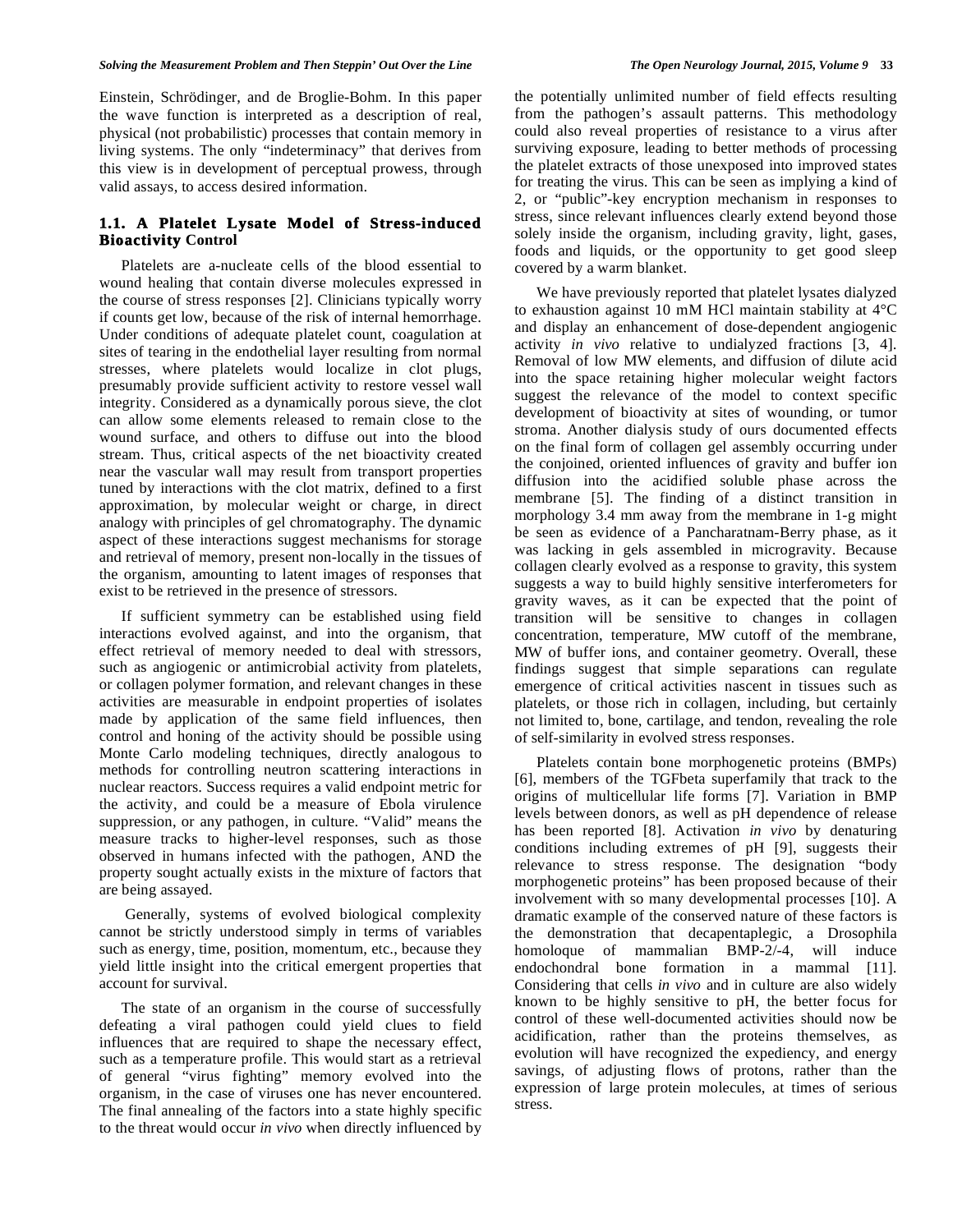### **1.2. The Case for Superconductivity, Metallic Hydrogen, and Majorana Fermions in Living Systems**

 It is noteworthy that transition temperatures of the copper oxides, the first "high temperature" superconductors discovered, and the later iron-based composites, straddle the boiling points of liquid oxygen and nitrogen, far below the sublimation point of carbon dioxide [12]. A shift in transport of total available electrons through iron, relative to copper, at lower temperatures, along with supportive phase transitions of O2 and N2 in a complex aqueous media cyclically exposed to sunlight, suggests a means of thermoregulation by the environment of early life forms, through direct activation of iron-dependent energy production mechanisms. The fact that copper-dependent amine oxidases (CDAOs) eliminate diverse biogenic amines and are induced in states of neuronal injury [13], suggest the foundational role of copper-based electron transport in regulation of drive, needed at higher temperature, to address the imminent "eat, or be eaten" reality of each new dawn. The known hygroscopic character of copper oxides suggests the limited relevance of methods to measure the superconductivity of such materials, if they cannot do so in the presence of water. [relevance noted on superconductors.org website, accessed online March 26, 2015.] .

 Living tissues can easily relax restrictions on spin, charge and geometry, that hinder creation of theoretical superconducting states in solid metals [14], such as conjoined forms of two electrons (p-waves), since they possess freely mobile proton and divalent cation phases, most notably Ca++, that could stabilize these "exotic" -2, spin 1 electron states. Coalescence of protons and electrons into similarly "exotic" forms is also conceivable given their proximity in overlapping mobile phases, and presence of many negatively charged groups on macromolecules supportive of low velocity, and therefore long de Broglie wavelength proton states, *in vivo*. The value of these types of states could have driven evolution of controls in living systems for regulation of energy metabolism through diffuse ordering effects, manifesting as "superatoms," in leaves responding to sunlight, through "optical molasses"-type influences, such as used to create Bose-Einstein condensates [15].

 The initial product of water-splitting reactions from sunlight, with highest value to early life forms, in a setting of low oxygen, could have been metallic hydrogen, based on a BCS theory model of a stable phase at 95°C possessing properties of superconductivity [16]. Given an extraordinary energy density, it would be the ideal energy currency in hot springs near thermal vents, eventually driven out by the accumulation of oxygen. Beneficial effects of molecular hydrogen documented in a large number of diseases, with no clear dose-dependence [17], in line with a hormetic response, could suggest a secondary role in sensing, and clearance of the metallic form, if low oxygen states characteristic of metabolic dysfunction support accumulation of toxic levels in disease states.

 Limitation of metallic phase formation by access to nucleons from water hydrogen atoms could underlie toxicity of heavy water in Eukaryotes [18]. Accordingly, increased toxicity in malignant cells [18] and near absence of toxicity

in prokaryotes [18], may suggest the role of metallic hydrogen in diverse, chronic inflammatory states of oxygen dependent organisms susceptible to infections by prokaryotes. Removal of excess metallic hydrogen in a deep cleansing breath, reflected in levels of molecular hydrogen in the alveoli, would be difficult to confirm with current analytical methods. Generation of metallic hydrogen could control state shifts in plants, if diffusion through the outer membrane supports immediate conversion into the molecular form.

 A obviating study documenting lack of significant physiological response, most prominently mtDNA/nDNA, in subjects aged 37-64 participating in a 6 week study of exercise and protein intake who consumed D20 for labeling purposes, showed a strikingly consistent VO2max bump of approximately 10% [19] suggesting a direct chemicophysical response in this setting. This can be explained if metallic phase formation is constrained by access to nucleons (protons and neutrons) from water that is relieved by consuming D2O, potentially obviating any need for a physiologic adaptation to the exercise regimen. It would be interesting to know if percent deuteration achieved in each subject, reported only as the group average, 1.5-2.5% [19, Fig. 3], tracked with VO2max, as a tight correlation would be expected if enhanced metallic phase formation underlies the effect. If phase formation involves beta decay, this may account for the natural role of Aluminum, as it is a good absorber of beta particles. Accordingly, aluminum may regulate transition of nucleons into the metallic phase, explaining toxicity at high levels.

 The first Quantum corrals were made of iron adatoms on a copper surface allowing the mirage effect to be generated by placing cobalt in the corral [20].

 It is noteworthy that cytochrome c oxidase possesses two iron and two copper centers [21]. Amyloid precursor protein has been shown to possess amine oxidase activity inhibited by zinc [22]. Copper can support self-assembly of Myelin basic protein [23] and large conformational changes in Alpha-synuclein upon binding [24]. The gentle production of H2O2 from PrP binding copper in a high occupancy mode has been interpreted to suggest involvement in cellular signaling mechanisms [25]. A theory suggesting the mirage effect only requires "an arrangement of adatoms or other defects that lead to a buildup of surface state electron amplitude at two locations within the coherence length of the electron" [26, p. 14] gives a clue to the role of Fe and Cu binding in these metalloproteins that are capable of assuming variable conformations. Accordingly, [O2] oscillation can determine configurations supporting a mirage effect that controls gating of electron flow toward oxidation of potent amines, or iron-based energy metabolism, as needed outside neurons.

 CoCl2 can turn on erythropoetin (EPO) production under normoxic conditions [27]. In cells depleted of mitochondrial DNA in which hypoxia will not generate ROS, or induce expression of EPO, application of CoCl<sub>2</sub> will increase ROS generation and maintain viability to induce expression of EPO [28]. Methionine aminopeptidase 2, a target of antiangiogenic therapies, is on a short list of known cobaltoproteins [29]. Based on these reports, and the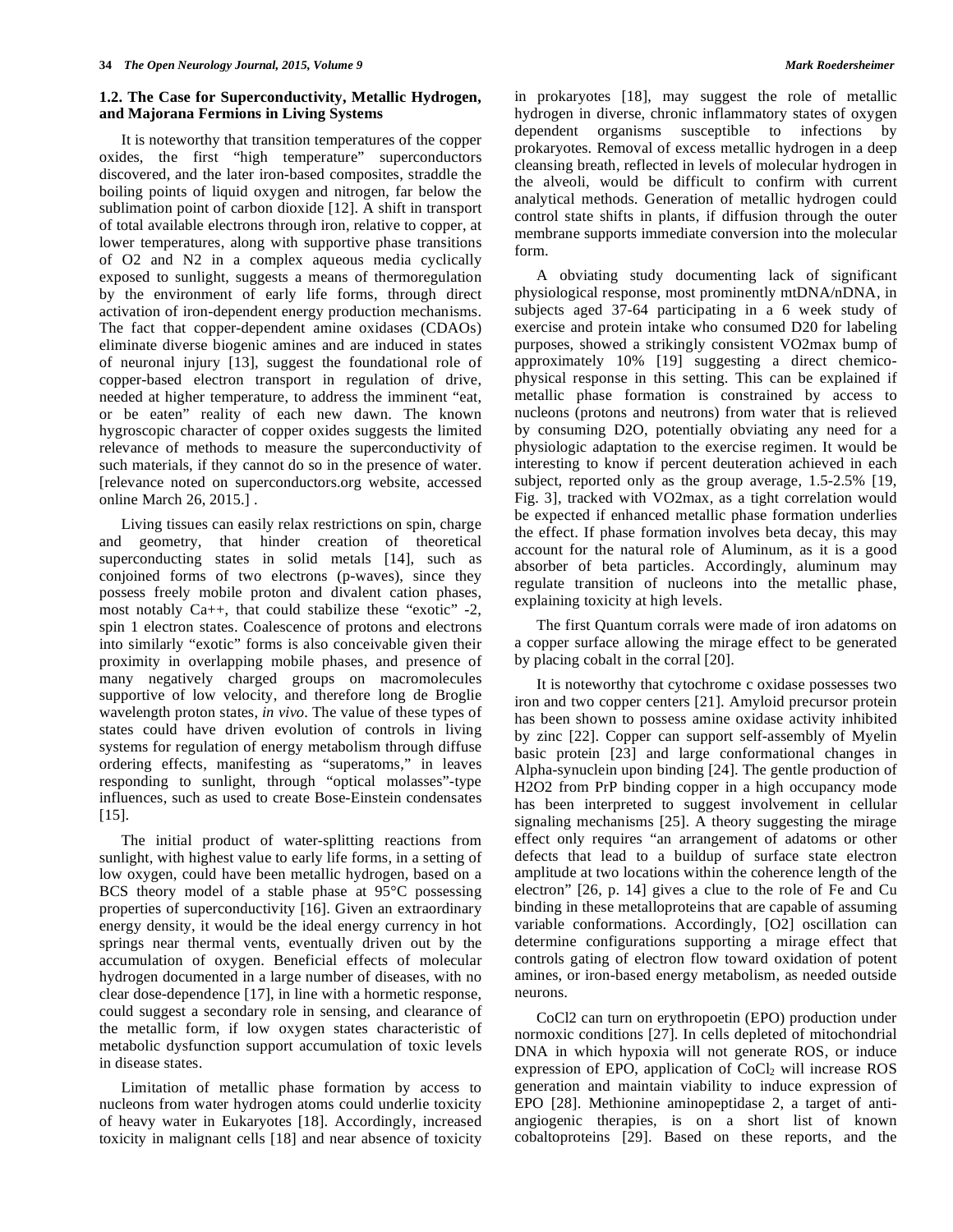viability of Cobalt to disperse electron probability amplitude constrained in a quantum corral formed between copper and iron [20], it appears to be capable of controlling electron transport gating mechanisms established before oxygen was abundant on the planet, but still essential during states of low oxygen, typical of those driving angiogenic responses. The creation of a  $NaCoO<sub>2</sub>$  compound with superconducting properties dependent on the presence of water [30] is consistent with a capacity of cobalt to regulate superconducting states under physiologic conditions.

 An investigation of the utility of metal-organic frameworks (MOFs) for deuterium isotope separation established the superiority of a Zn/Cl MOF in terms of high selectivity, and support of quantum sieving up to 60 K, whereas a Co/Cl MOF was remarkable in supporting a small pore structure, low selectivity, but high binding capacity at 30 K [31]. The author suggests that the Co based material could be used advantageously in an initial step, followed by a second step with a material of higher selectivity [31, p. 134]. Maintenance of higher selectivity of the Zn/Cl MOF up to 50 K, compared to Co/Cl MOF at 30K [31, Fig (5). 14, p. 133], suggests a basis for a gating mechanism between metallic and molecular hydrogen phases dependent on differential deuterium concentrating effects of Co and Zn in a pre-oxygenic ecosystem. This is directly parallel to that proposed earlier for Fe and Cu in an oxygen-dependent ecosystem, through exploitation of temperature-dependent electrical superconductivity controlled by cyclical exposure to sunlight.

 Living organisms should be seen as the ideal setting in which states of "non-trivial emergent excitation," characteristic of a Majorana Fermion [14], may be found along with evidence of metallic hydrogen. This would amount to a complex waveform with the highest frequency components controlled by interconversion of water nucleons and electrons between states of molecular and metallic hydrogen, potentially accounting for enormous information, and energy storage capacity. The mode has been described as having the potential to support "fault-tolerant computation" [14]. This author notes that while deducing existence of a Majorana mode tells you nothing about the encoded qubits, retrieval of the information should occur if two of them are brought into contact [14, p. 26].

 This report presents results of an experiment in which this appears to have occurred in the course of dialyzing platelet lysates against dilute acid, within a constrained volume, followed by fusion of the separated phases when one end of the bag was opened while still submerged in the larger volume. Analysis of these final states revealed a graded change in quantitative indices of regenerative activity in human cell culture suggesting they represent stable Majorana bound modes.

#### **2. METHODS**

 Three units of expired platelets (A, B, C) were obtained by courier mid-afternoon of the day following midnight expiration. These were aliquoted within a laminar flow hood into 50 ml conicals and pelleted using a benchtop centrifuge at low speeds (2000, 2500, 2500 rpm) for 20, 25, and 20 minutes, respectively, to pellet the platelets. The serum was pipetted off each pellet with care to avoid disruption. A total of approx 90 mls of sterile water was distributed equally on top of the pellets, for each unit. The batches were placed in a benchtop bath sonicator for 60, 60, or 40 secs, respectively. Following a second centrifugation at 3000 rpm, for 25 minutes, the supernatants were collected and re-pooled. At this point material from each unit was divided and either exhaustively dialyzed (ED), by putting 40 ml of the isolate in a 6-8kD dialysis bag, and carrying through two 1 L exchanges of 10 mM HCl over a 2-day period, or taken through a "constrained" dialysis (CD) process. Each involved overnight refrigeration with gentle agitation or stirring. For CD the 40 ml isolate was placed into a 6-8 kD dialysis membrane against either 300, 350, or 400 ml of 10 mM HCl. The following day the material inside the bag, and in the larger dialysis solution, were allowed to gradually reintegrate by opening one of the clips and placing back in the container, with removal of the bag an hour, to a few hours later. Test strips were used to assess pH for each isolate. Materials were sterile filtered through standard low protein binding membranes, and maintained stability (i.e. showed no overt signs of precipitation) at 4 C during the test period. Base media was DMEM with 4.5 gm/L glu,+lglutamine, and 110 mg/ml sodium pyruvate.

 Normal, human dermal fibroblasts were plated at 60,000/well in a 96 well plate in a volume of 300 microliters. After one day, base media was changed to include the test media. Feeding regimen was Mon, Wed, and Fri. Standard mammalian cell culture incubation conditions were used. An MTT assay (Cayman Chemical Co, Ann Arbor, MI item 10009365) was run at 7 days. Visual assessment indicated approximately identical cell number as on the day of plating.

 Ranked evaluation of the following was done from the images: 1) the relative number of "-cyte" to "-blast " forms on a total 4-cross scale (distributed across "f-cytes" or "fblasts" columns); 2) the degree of differentiation of the blast forms overall, in terms of degrees of branching, distinct nuclei and prominent rough ER, on a 2-cross scale, 3) thickness of diffuse matrix, on a 3-cross scale, 4) amount of aligned fibrils on a 3-cross scale.

 Since CD involves dilution by solution outside the bag, ED material was diluted comparably (10x) using vehicle (10 mM HCl), prior to analysis. An accounting of mass loss was done from a report of 2.6 +/- 0.6 pg/plt [32] and  $3x10^{11}$  plts in a typical unit yields a total protein content of 780 mg/unit. A typical finding of 4-7 (ave. 5.5) mg/ml by Bradford assay from a single unit in 70-90 mls (ave. 80) yields (5.5x 80 mls =) 440 mg/unit. Pellet size after the second, higher speed spin is typically more than half original pellet prior to extraction, so a large fraction (on order of > 85-90%) of the total soluble protein appears to be accounted for in the ED sample. Percent additions were reported, as protein mass has been a weak predictor of ED angiogenic activity in the past.

 One-way ANOVA was done on ED samples to evaluate resulting inter-unit variation, and on CD samples to evaluate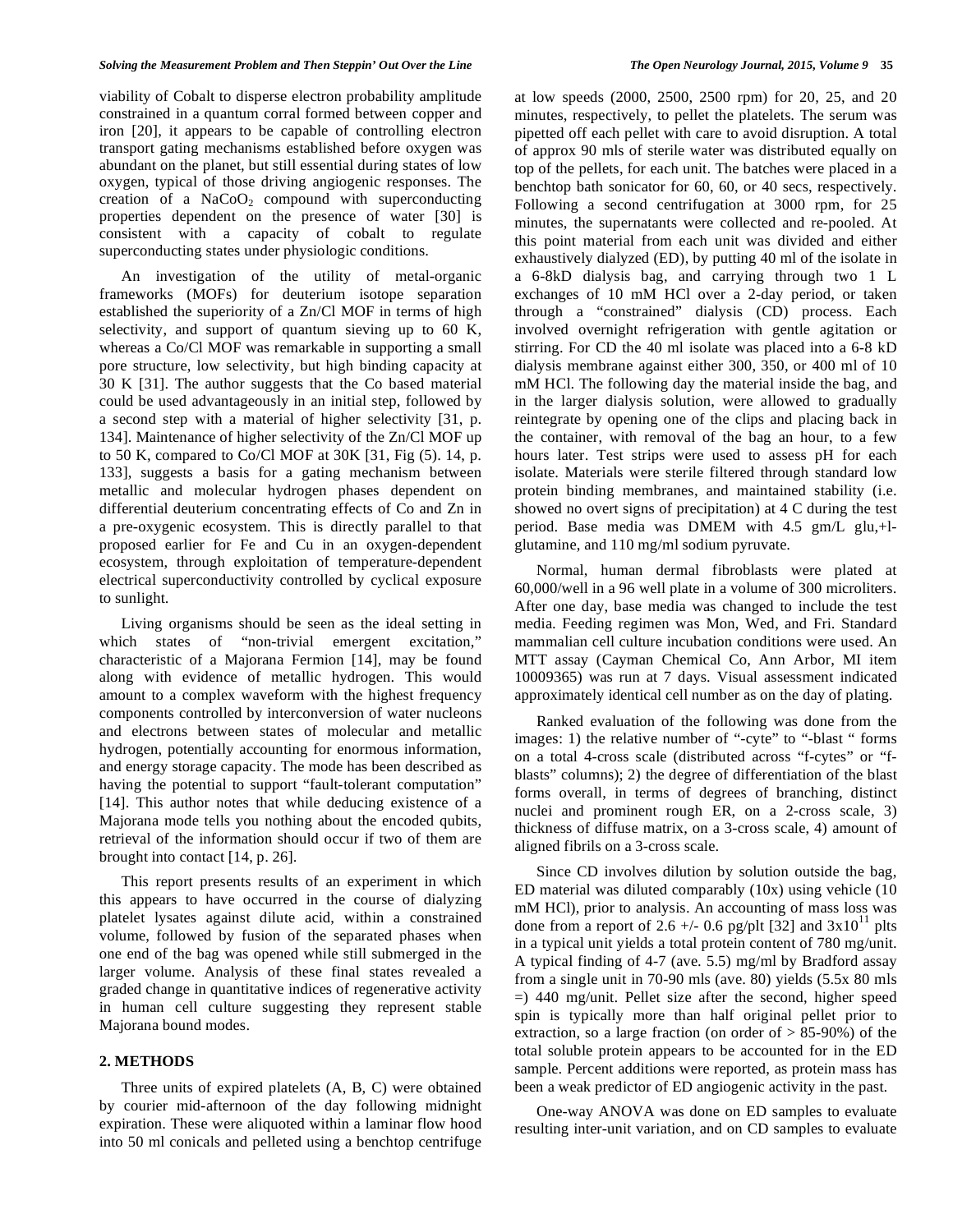#### **Table 1. MTT Assay - Group designations of platelet extract supplemented media.**

|     | "Un-numbered" control group – 20% animal serum supplemented DMEM        |
|-----|-------------------------------------------------------------------------|
| 1)  | Exhaustive process, 1x, donor unit A, 2% in DMEM                        |
| 2)  | Exhaustive process, 1x, donor unit B, 2% in DMEM                        |
| 3)  | Exhaustive process, 1x, donor unit C, 2% in DMEM                        |
| 4)  | Exhaustive process, $x/10$ , donor unit A, 4% in DMEM                   |
| 5)  | Exhaustive process, $x/10$ , donor unit B, 4% in DMEM                   |
| 6)  | Exhaustive process, $x/10$ , donor unit C, 4% in DMEM                   |
| 7)  | Exhaustive process, $x/10$ , donor unit A, 8% in DMEM                   |
| 8)  | Exhaustive process, $x/10$ , donor unit B, 8% in DMEM                   |
| 9)  | Exhaustive process, $x/10$ , donor unit C, 8% in DMEM                   |
| 10) | Constrained process, 1x, donor unit A, 4% in DMEM (ext. vol = $300$ ml) |
| 11) | Constrained process, 1x, donor unit B, 4% in DMEM (ext. vol = $350$ ml) |
| 12) | Constrained process, 1x, donor unit C, 4% in DMEM (ext. vol = 400 ml)   |
| 13) | Constrained process, 1x, donor unit A, 8% in DMEM (ext. vol = 300 ml)   |
| 14) | Constrained process, 1x, donor unit B, 8% in DMEM (ext. vol = $350$ ml) |
| 15) | Constrained process, 1x, donor unit C, 8% in DMEM (ext. vol = 400 ml)   |

| Table 2. |  | MTT assay values, normalized off blanks. |  |
|----------|--|------------------------------------------|--|
|          |  |                                          |  |

| $20\%$ DMEM    | $0.85\,$ | 1.24       | 0.91       |
|----------------|----------|------------|------------|
| $\mathbf{1}$   | $0.52\,$ | $0.55\,$   | $\rm 0.94$ |
| $\overline{2}$ | $0.40\,$ | 0.54       | $1.10\,$   |
| 3              | $0.42\,$ | $\rm 0.81$ | 1.14       |
| $\overline{4}$ | $0.06\,$ | 0.14       | $0.52\,$   |
| $\mathfrak{S}$ | $0.14\,$ | $0.10\,$   | $0.37\,$   |
| 6              | $0.11\,$ | $0.14\,$   | $0.67\,$   |
| 7              | $0.05\,$ | $0.16\,$   | $\rm 0.99$ |
| 8              | $0.52\,$ | $1.02\,$   | 1.09       |
| $\overline{9}$ | 0.59     | 1.13       | $1.20\,$   |
| $10\,$         | $0.52\,$ | 1.35       | 1.35       |
| $11\,$         | $0.16\,$ | $1.20\,$   | $1.30\,$   |
| $12\,$         | 0.35     | 0.24       | $0.60\,$   |
| 13             | $0.00\,$ | $\rm 0.89$ | $0.59\,$   |
| $14\,$         | 0.29     | 1.35       | $0.56\,$   |
| $15\,$         | $0.09\,$ | $0.31\,$   | $0.24\,$   |

the effect of external volume changes. T-tests were done to evaluate differences between serum, ED and CD groups.

# **3. RESULTS**

 Materials resulting from either process had a pH in the range of 2-3, typical of prior results with ED. Media containing platelet lysates maintained color and clarity after addition of all extract variants, up to the point of media changes, indicating minimal effect on pH across all the processes used. Slight color changes were noted in the serum groups at feeding, suggesting some change in pH in these treatments. Since metabolic activity in fibroblasts may be directed to matrix synthesis, migration, or proliferation, to variable degrees, morphology was evaluated and correlated to MTT readings.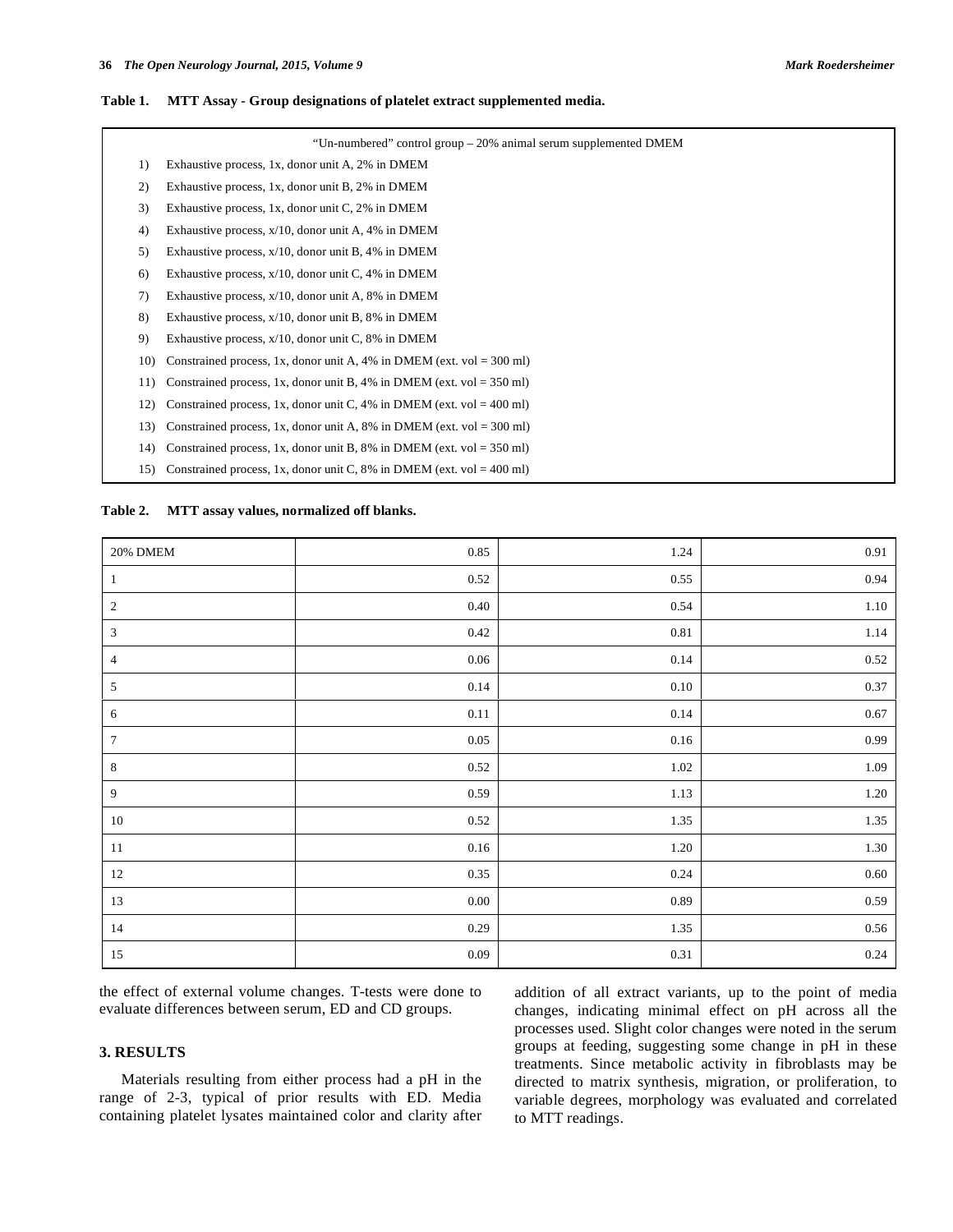## **3.1. Exhaustive Dialysis (ED) Yields Little Inter-unit Variation**

 MTT values resulting from old process applied to three different units were evaluated using the Null hypothesis  $H_0 =$ no effective difference in resulting bioactivity across units.

1, 2, 3:  $F(2, 6) = 0.1249, < 5.143, H<sub>o</sub>$  accepted

4, 5, 6:  $F(2, 6) = 0.136, < 5.143, H<sub>o</sub>$  accepted

7, 8, 9:  $F(2, 6) = 1.795, < 5.143, H<sub>o</sub>$  accepted

 Thus, ED creates consistent bioactivity across units, based on the MTT assay.

#### **3.2. Constrained Dialysis (CD) Volume Controls Changes in Bioactivity**

 MTT values for the same three units, with graded application of the new process (dialysis against 300, 350, or 400 ml), pooling the 4% and 8% groups (and excluding the 0.0 in group 14 as an outlier), and evaluating the Null hypothesis  $H_0$  = graded application of constrained process is not responsible for the observed variation in activity:

10+13, 11+14, 12+15:  $F(2,14) = 4.06$ , > 3.739, so H<sub>o</sub> can be rejected.

 Thus, 95% confidence can be asserted that CD creates a real effect across batches, assuming effects due to dilution are not controlling it. Upon reincorporation between the two portions this amounts to a change across the groups of roughly 26% (40/340 = 0.118, 40/390 = 0.103, and 40/440 = 0.091, so  $(.118-0.091)/(average\ dilution = .104) = 0.259$ . Separating the 4%, and 8% results should reveal relevant changes, if dilution has a strong effect. A two-tailed t-test was done since no prior knowledge exists to suggest which group should be greater. Averages for the 4 and 8% groups of 0.78556 and 0.54, respectively, yield a p-value of 0.295. This effect is contrary to a drop seen with the dilution across CD groups, suggesting that CD volume exerts the major effect on MTT reading.

# **3.3. CD Gives Improved Bioactivity Compared to ED Treatment**

 Applying a 2-tailed, unpaired t-test on 20% serum vs pooled 4% ED groups yields  $p = 0.0004$ . Thus, high confidence can be asserted that at 4%, ED material performs below standard 20% serum culture conditions. Applying a 2 tailed, paired t-test on pooled 4% ED groups vs. pooled 4% CD groups yields a  $p = 0.008$ . Thus, high confidence can be asserted that they are different. Applying a 2-tailed, unpaired t-test on the SG vs pooled 4% CD group yields a  $p = 0.5$ , giving no basis to claim a difference exists. These results are summarized in Fig. (**1**).

#### **3.4. Morphology evidence:**

 One representative picture for each culture well was collected in a blinded fashion to document the morphology at the end of the test period. A notable finding was the appearance of a variable, fine precipitate, suggesting debris on the culture surface in the SG and groups 1-5, with conspicuous absence of this feature in groups 6-15. The possibility that this was evidence of infectious contamination was ruled out by absence of change in pH that would have been expected, and reflected in a change in media color and clarity.

 Key features of these images included cells with either a fibrocyte (spindle cell) or a fibroblast character, the latter typified by 3 or more branched processes off a central mass with prominent nucleus and rough endoplasmic reticulum surrounding it. No marked change in cell number was noted by gross inspection during the culture period.





 In some groups tracks of highly aligned bands of optically homogeneous matrix were observed, with a thickness approximately equal to a fibroblast migrating over the provisional matrix surface, indicative of differentiated fibroblast behavior, in line with normal tissue remodeling [33] and approximating dermal compartment healing at 5-6 days after injury [34].

 In nearly all groups a diffuse provisional matrix was noted on the culture surface as rolling variations in optical density, from which more metabolically and phenotypically robust cells can develop and form organized collagen bands in line with a synergy between growth factor and matrix influences on differentiation [33]. Type I collagen expression is a recognized marker of fibroblast phenotype [35].

 The results presented in Table **3** reveal increased proportions of "-blast" to "-cyte" forms, increased diffuse matrix synthesis, and increased amounts of aligned forms, as dose of ED (groups 1-9), and CD (groups 10-15) process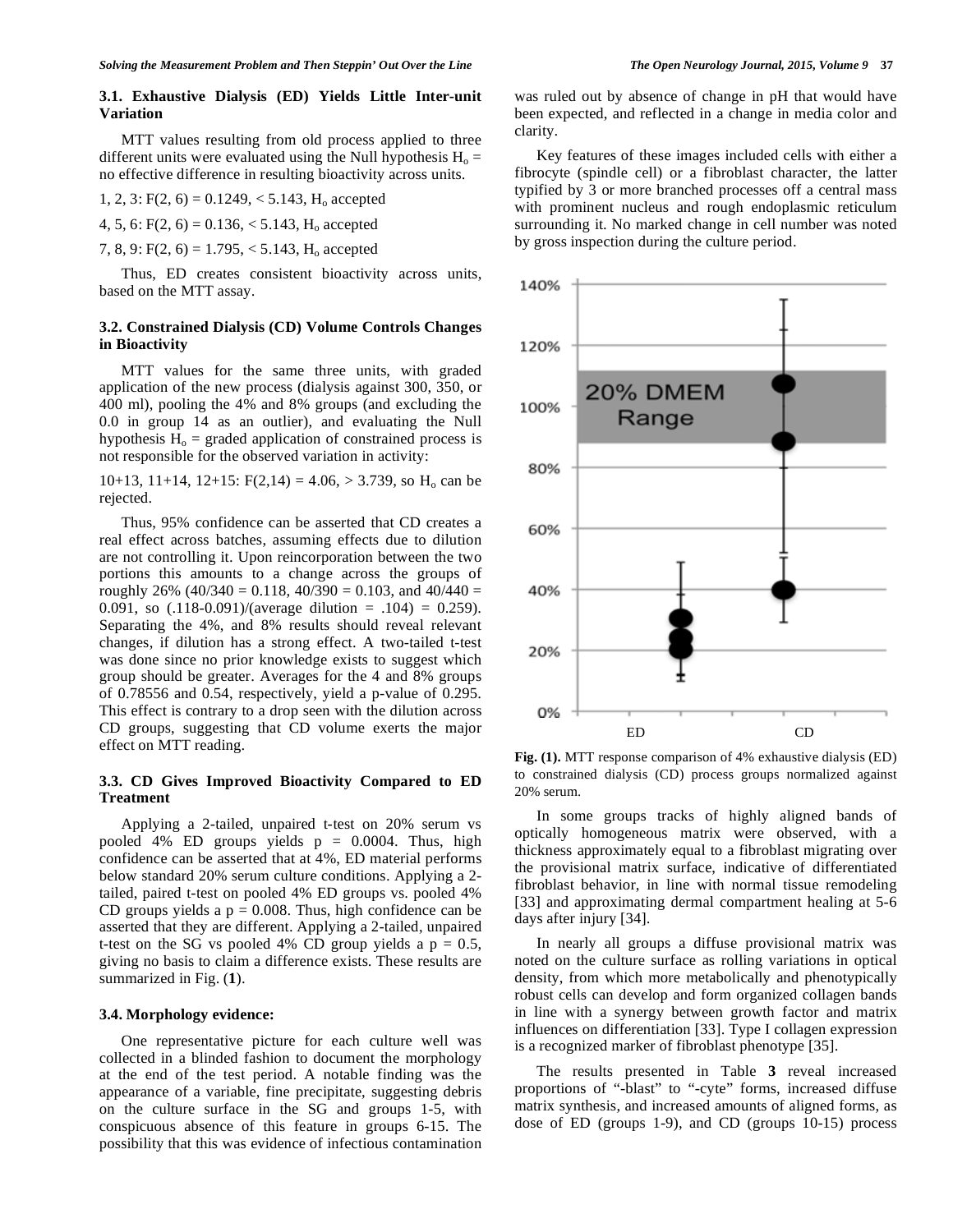**Table 3. Ranked morphological findings:** 

| $\mathbf{image}$ | ${\bf f}{\text{-}{\bf c}{\bf y}{\bf t}{\bf e}{\bf s}}$ | $f$ -blasts | $fb$ -diff       | diffuse matrix | aligned fibrils |
|------------------|--------------------------------------------------------|-------------|------------------|----------------|-----------------|
| $20\%$ DMEM      | $^{+++}$                                               | $\,$ + $\,$ |                  | $++$           |                 |
| $\mathbf{I}$     | $^{+++}$                                               | $\, +$      | $\,$ + $\,$      | $^{+++}$       |                 |
| 2                | $^{+++}$                                               | $\, +$      | $\, +$           | $^{++}$        |                 |
| 3                | $++$                                                   | $^{++}\,$   | $++$             | $++$           |                 |
| $\overline{4}$   | $^{+++}$                                               | $\, +$      | $\boldsymbol{+}$ | $^{++}\,$      |                 |
| 5                | $^{+++}$                                               | $\, +$      | $\, +$           | $^{++}$        |                 |
| 6                | $++$                                                   | $++$        | $^{++}$          | $^{+++}$       | $+$             |
| $\tau$           | $++$                                                   | $++$        | $^{++}$          | $^{+++}$       | $++$            |
| 8                | $^{+++}$                                               | $\, +$      | $+$              | $^{+++}$       |                 |
| 9                | $++$                                                   | $++$        | $^{++}$          | $++$           | $^{+++}$        |
| 10               | $++$                                                   | $^{++}$     | $\pm$            | $^{+++}$       | $^{+++}$        |
| $11\,$           | $++$                                                   | $++$        | $++$             | $++$           | $++$            |
| 12               | $++$                                                   | $++$        | $^{++}$          | $^{+++}$       | $++$            |
| 13               | $\,$ + $\,$                                            | $^{+++}$    | $^{++}$          | $^{++}$        | $++$            |
| 14               | $++$                                                   | $++$        | $^{++}$          | $++$           | $\,$ + $\,$     |
| 15               | $++$                                                   | $++$        | $\, +$           | $^{+++}$       | $\,$ + $\,$     |

materials increase. Groups 10, 11, and 12 (4% CD) were also superior by MTT assay (Fig. **1**).

#### **4. DISCUSSION**

 Data in this report shows how the diffusion of dilute acid across a dialysis membrane into a space containing a natural bioactive extract can change the bioactivity of the material in proportion to the external exchange volume, in a setting where major alterations in composition would not be expected. These changes were determined through visual evaluation of key phenotypic characteristics of the cells, and a quantitative MTT assay that is an appropriate measure of viability in such settings [36, p. 141]. Wound healing requires growth, and subsequent apoptosis of cells, suggesting the value of this type of effect in regulation of cellular viability, to avoid tumor formation. The effect could conceivably occur naturally across any selectively permeable membrane, such as clot structures, *in vivo*.

 Wounding can be seen generically as disruptive or denaturing action on a tissue, resulting in breakdown of the normal relationships between soluble and insoluble phases. Lysis of a tissue, such as platelets in water, is a controllable event modeling these processes. Because survival following wounding requires retrieval of the most critical functions of the organism under conditions that disrupt cellular membranes, receptor mediated signal transduction mechanisms leading to gene expression have little relevance until the emergent processes of dispersed biomolecules, such as clotting factors, can support reestablishment of tissue organization and stable cell membranes. This is reflected in the fact that yeast lysates can still ferment [37], and collagen polymerization is controllable in the absence of cells through pH, and gravitational influences alone [5].

 Placing a lysate of platelets within a dialysis bag against a larger volume of dilute HCl models the initial release of factors within a clot at an ischemic wound site, setting up an asymmetric flow of charge based on the smaller weight of protons than Cl- ions. Release of ions from high MW proteins weakly denatured by the faster proton wave would lead to their redistribution across the membrane, amounting to a positive current inversion, since common protein bound ions, such as calcium, iron, zinc and copper, can assume  $+2$ charge *in vivo*. Consequent disruption of CDAO activity would lead to elevated potent amine levels, that can account for initiation of responses to this well-known type of initial asymmetry, such as occurs during digestion in the stomach. Because amines typically only assume  $a + 1$  charge, and have higher MW than divalent cations, this asymmetry could be the basis for counterion effects that initiate looping currents able to support states of superconductivity in line with a "heavy-fermion" mode, or the FFLO state [38, 39]. These may fit descriptions of Fröhlich condensation, Orchestrated Objective Reduction, or other forms of "macroscopic quantum coherence" [40].

 The initial state of charge asymmetry might also support creation of a unique variant of the quantum Hall effect (QHE), based on a derivation of the Berry curvature responding to the rate of change of an external parameter controlling physical observables that is general enough to be relevant to living systems [41]. As the Berry curvature is a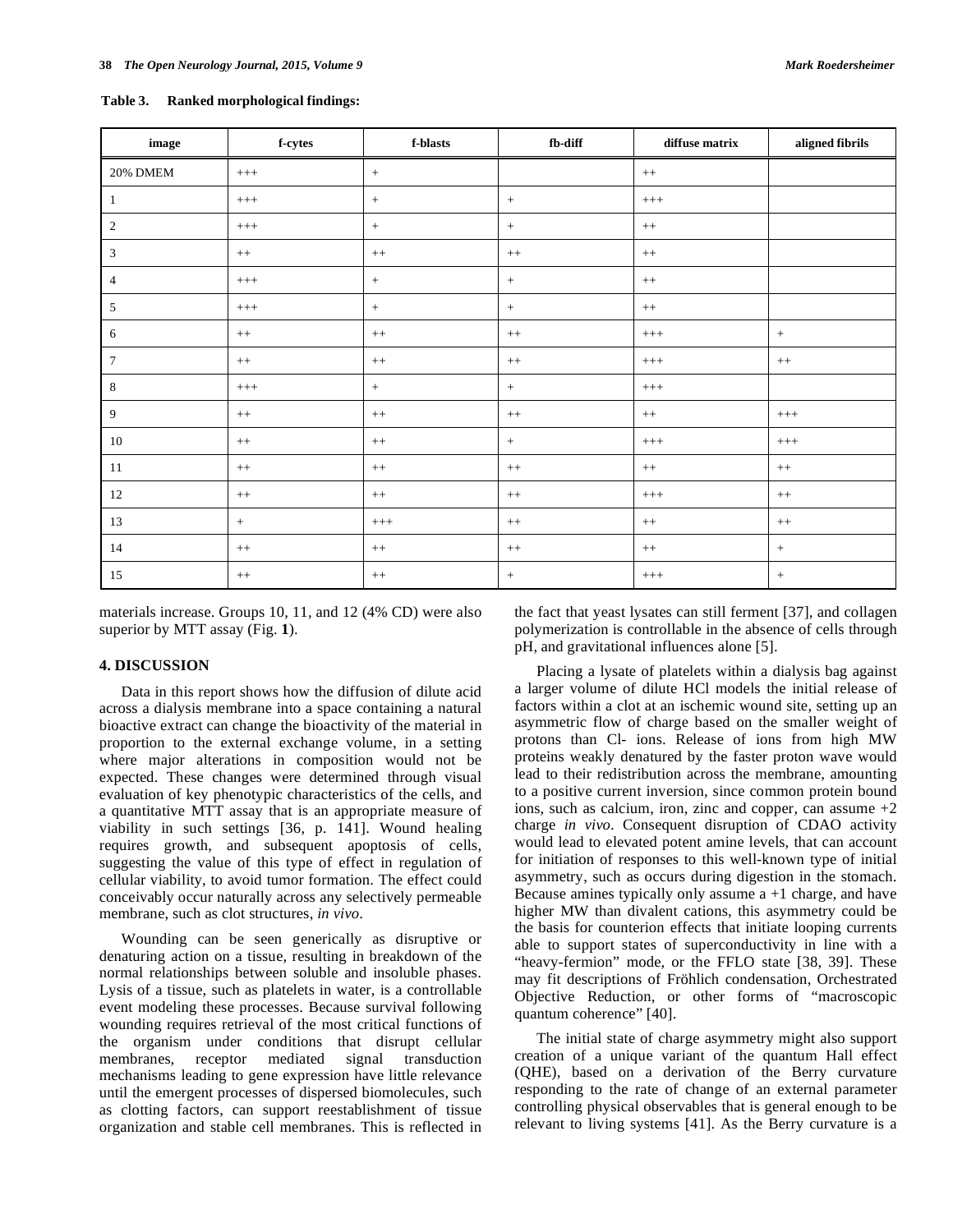#### *Solving the Measurement Problem and Then Steppin' Out Over the Line The Open Neurology Journal, 2015, Volume 9* **39**

form of susceptibility [41], a measure of the change in an extensive property (ie mass, or volume) under variation of an intensive property, such as density  $(= M/V)$  [42], the concept translates naturally into a "field" based view of stress in living systems. The description of a "dynamical" QHE appears to model a continuous variation in the external (geometric) parameter, rather than the case of three discrete values studied here. This situation is clearly more typical of circumstances *in vivo*. Accordingly, acquisition of Pancharatnam-Berry phase between the discrete states, would have been a continuous function of the volume change, or container geometry, at fixed volume, resulting from a "dynamical" QHE, directly analogous to stress (a curvature) applied to a living system, leading to stable states such as were defined at the discrete volumes. These effects should be observable with appropriate sampling and measurement, using an adaptation of the model that has been presented.

 Our results suggest observation of a pure "geometric" QHE, as discrete, stable states resulted strictly from the geometric constraint alone. The dynamical QHE was likely involved, initiated as the dialysis bag containing the lysate entered the exchange volume, driving acquisition of a timedependent Pancharatnam-Berry phase, effectively a geometric aspect of the "stress," or Berry curvature, postulated to be relevant to the time-reversal symmetry breaking properties of such systems [41]. Models of oscillating chemical reactions, general enough to encompass biological networks, and the human nervous system, have been developed [43, 44]. These authors emphasize examples of organization resulting from interfacial effects, photoredox cycling of iron, the role of light in driving processes far from equilibrium, and the importance of concentration, over catalysis [43].

 The data presented can explain worsening of periodontal status with hemodialysis vintage [45], lack of change in levels of cystatin c between sessions [46] and superior predictive power of cystatin c for cerebral microbleeds [47], if cystatin c can act as a CDAO, or a chaperone of CDAOs. Support of amine oxidase function in the presence of copper would explain protection of neuronal cells against mutant cu/zn SOD toxicity [48] if this form of SOD also has a CDAO function that is disrupted by the mutation. Evidence for these functions would establish how local potent amine levels directly regulate cu/zn-SOD activity.

 Cystatin c co-localizes in amyloid deposits of both nondemented aged people and those with Alzheimer's disease, and has been hypothesized to serve a protective role in AD [49]. Plasma semicarbazide-sensitive amine oxidase (SSAO) activity has been shown to correlate with renal dysfunction and levels of Cystatin c [50]. SSAO has been tracked to vascular adhesion protein-1 (VAP-1), a copper dependent amine oxidase, and 180 kD glycoprotein [51]. A relationship between AD, vascular dementia risk and vessel wall SSAO activity has been suggested [52]. A MW of only 13 kD, and co-localization at sites of deposition around neurons, may suggest cystatin c is expressed to address dynamic stresses, to augment function of CDAOs around neurons, and other cells. This could have been missed if copper binding and oxidase activity are simultaneously dependent on

conformation, solvent environment, and copper availability. It is worth noting that copper binding to Cystatin B leads to inhibition of amyloid fibril formation [53], and Cystatin c overexpression rescues a Cystatin B mutant phenotype that causes progressive myoclonic epilepsy [54]. Tracking levels of biogenic amines such as dopamine added to physiologic solutions of variable ionic and polar character containing cystatin c and varying amounts of copper, might reveal, or rule out CDAO activity.

 Leakage of fibrinogen has been found to presage microglial motility, perivascular clustering, and onset of axonal damage in a rodent model of multiple sclerosis [55]. Based on mechanisms discussed, a fibrin membrane might be acting as an insulator in these settings creating disruption of conduction mechanisms necessary for stability of axonal sheaths targeted in multiple sclerosis. Fibrin gel networks have been shown to possess self-similar structure [56] and their function as Josephson junctions possessing higher-order geometric properties *in vivo* could be seen to support "readout" of information as bioactivity, in diverse settings. This type of "biological" JJ would acquire directional character, typical of standard solid-state versions, only as stresses in the wound environment exert field influences able to establish it, based on healing requirements.

 It is noteworthy that clotting factors V and VIII are related to Ceruloplasmin, a multicopper oxidase of the blue type [57], factors V and VIII bind copper [58], and copper can potentiate association of factor VIII heavy and light chains [58]. Factors V and VIII are also blue copper oxidases [59]. A report on the primary structure of ascorbate oxidase concluded that the small blue copper proteins likely evolved from the same ancestral gene as the multicopper oxidases [60]. Moreover, cysteine has been described as "obligatory" in formation of a blue site [61], and this author presents a theory of "rack induced bonding," to explain high reduction potentials of these proteins, necessitating cooperative interactions of multiple influences around the active site, including the ligands themselves [61]. Cysteine residues can be acted on by  $H_2O_2$ , a product of the amine oxidase reaction, to become "direct" sensors of redox status [62] with obvious advantages in terms of energy cost and speed, over redox sensing mechanisms requiring post-translational modifications. These principles could explain the necessity for proteins, such as Cystatin c, to be called into service in support of local CDAO function for clearance of potent amines in settings of dynamic stress, and consequent changes in the solvent environment.

 Heme-oxygenase (HO) is competitively inhibited by calveolin-1 (Cav-1) [63], a protein recently described for a role in hereditary pulmonary arterial hypertension (HPAH}, possessing a conserved cysteine near a frameshift mutation associated with two cases of the disease [64]. The redox sensitivity of this residue (cys-156) was demonstrated by Snitrosation resulting from TNF or NO donor application that lead to rapid degradation of the protein [65]. HO is known for a critical role in the turnover of red blood cells, and a capacity to utilize heme as a prosthetic group or a substrate [66]. As pulmonary hypertension (PH) is a condition widelyknown to be caused by abuse of amphetamines, the role of this redox sensitive Cys-156 becomes clear, if Cav-1 is a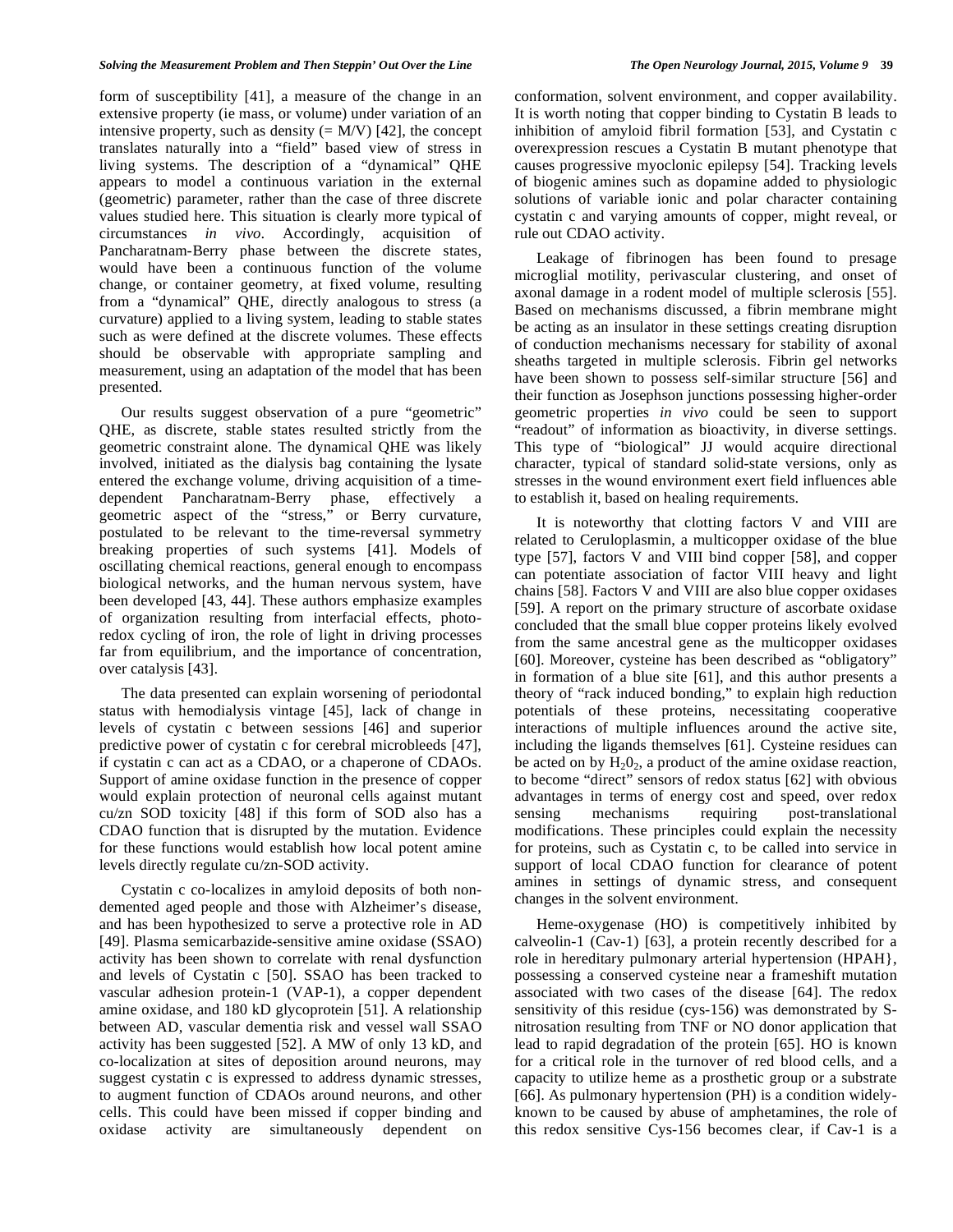CDAO of the small blue copper type, and the mutations led to elevations in potent amines. Moreover, specific binding of Cav-1 and HO [63] could amount to formation of a dual Cu/Fe dependent oxygen sensing apparatus at wound sites, explaining the competitive inhibition of HO by Cav-1, based on a finite local oxygen level. Accordingly, an evolved relationship between these two proteins could support their assembly in times of stress to facilitate a dynamic geometric relationship between iron and copper, necessary for gating and orientation of electron flow from oxygen, dependent on the mirage effect, levels of potent amines, redox status, [O2] and other local conditions.

 ADAMTS13 is a metalloprotease that mediates cleavage of vwF, with a recognized role in syndromes of thromobotic microangiopathy resulting from aberrant polymerization of vwF, and consequent clumping of platelets at sites of high shear stress in the vasculature [67]. This factor contains two "CUB" domains, a motif named for the presence of sequences sharing homology with complement elements C1r/C1s, a sea urchin protein, Uegf, and BMP-1 [67], a protease of the astacin family. Multiple cysteine residues within each of these two domains are required for stability and secretion of ADAMTS13 [68]. It is noteworthy that the astacin family was defined based on the 82% sequence identity in the 198 aa N-terminals of the human brush border acid hydrolase (PPH) and mouse kidney brush border enzyme (meprin A), with close identity to BMP-1 and astacin, a crayfish digestive protease, with 3 cysteines, among 37 strictly conserved residues, in a frame aligned on the entire 200-aa sequence of astacin [69].

 Direct injection of BMP1 and whole CUB domains can dorsalize the ventral half of Xenopus embryos [70], suggesting the importance of these domains in early neural cell fate, as well as orientation of cells in the organism. An astacin family protein from crayfish has shown enhanced activity with Co substitution, and diminished activity with Cu substitution relative to Zn [71]. Another astacin family member, Blastula protease 10 (BP10) possesses structural domains similar to BMP-1 and showed a 960% enhancement in hydrolysis rate of N-benzoyl-arginine-p-nitroanilide when derivatized to Cu, rather than Zn [72]. These authors note the similarity of the active site and substrate specificity of BP10 to that of Serralysin, a metalloprotease involved with virulence mechanisms of Pseudomonas aeruginosa and Serratia marcescens that have been recently studied [73]. This evidence suggests that regulatory mechanisms dependent on the availability of copper and zinc are a very serious matter for survival of multicellular organisms.

 The role of CUB domains in orientation is further suggested by similarities in the interaction of Neuropilin-1 (NRP-1) with Sema3a and plexin that regulates axonal guidance through cytoskeletal influences [74], and the vwF interaction with FVIII critical to regulation of platelet aggregation [67]. The presence of two CUB domains and two FactorV/FactorVIII-like discoidin domains in NRP-1 suggests it may have a role comparable to ADAMTS13 in the vwF axis. A switch in response to Sema3a can be regulated by ADAM metalloproteases [75]. Similarity to the FVIII/vwF/ADAMTS13 axis suggests how formation of Sema3a/NRP-1/Plexin complexes around neurons represents acquisition of a dynamic sensory capacity to "read-in" (or "sense") levels of potent amines, redox status, and other aspects of the local environment, amounting to multiple oriented field influences. A "read-out" of these signs of stress, through influences on the cytoskeleton, either to stabilize the neural network, or destabilize it, and initiate regulation of axon guidance, directly parallels orientation of a "biologic" JJ described earlier for fibrin polymers.

 Correlation of elevated RANTES, but not absence of hemorrhage, with survival in pediatric Ebola virus disease [76] may be explained if flow through clot structures serves a vital function, dependent on binding of copper, amounting to transformation of the entire surface area of the vascular wall into a "quantum computing" device highly specific to addressing viremia. The unique capacity of copper, among other transition metals tested, including iron and zinc, to support higher-order oligomerization of RANTES, with maintenance of function in states of redox stress [77], suggests a role in recovery of released copper from clot sites.

 Factors V and VIII have also been noted to have complex metal ion requirements for secretion and functionality [78, 79]. Homology of the binding sites for APC in the FVa and FVIII light chain A domains with regions in ceruloplasmin has been interpreted to suggest involvement with ion binding [80]. FV and FVIII have dual sorting signals [78], though these authors describe only a shift from high to low  $[Ca++]$ for relevance in binding to LMAN1 during transit from ER to ER-Golgi intermediate, leaving open the possibility of an unrecognized signal mediating interaction with MCFD2. Evidence that FV and FVIII are blue copper oxidases related to ceruloplasmin suggests that copper is the second signal. Reduction in the activity of APC in the presence of copper, and reversal of inhibition in the presence of human serum albumin (HSA), or a high-affinity copper-binding analogue of HSA [81] reveals a novel mode of FV and FVIII activity regulation, and the potential utility of APC in sepsis to sequester free copper.

 The role of copper may also explain the superiority of heparin over protease inhibitors or chelating anticoagulants, in maintaining stability of FVIII procoagulant activity (VIII:C) [82]. Recovery of activity from CPD plasma with recalcification in the presence of heparin plasma suggested restoration was due to renaturation rather than enzymatic action. These authors conclude by emphasizing the value of maintaining physiologic calcium ion availability for preservation of VIII:C activity [82]. Such physiologic environments would likely also support natural copper ion bioavailability.

 It has been suggested that statins [76], and specifically Atorvastatin [83], could have value in treating Ebola. Statin treatment for dyslipidemia has been shown to significantly reduce serum zinc, copper and Ceruloplasmin [84]. Atorvastatin treatment improved arterial stiffness in elderly patients in association with a 20% reduction in von Willebrand factor, a 26.4% increase in Cu/Zn SOD activity [85], and cognition and depression in patients with AD or MCI in association with reduced ceruloplasmin [86]. Chelating activity of atorvastatin metabolites has been suggested to account for concentration dependent reduction in LDL oxidation by copper [87]. Induction of tissue factor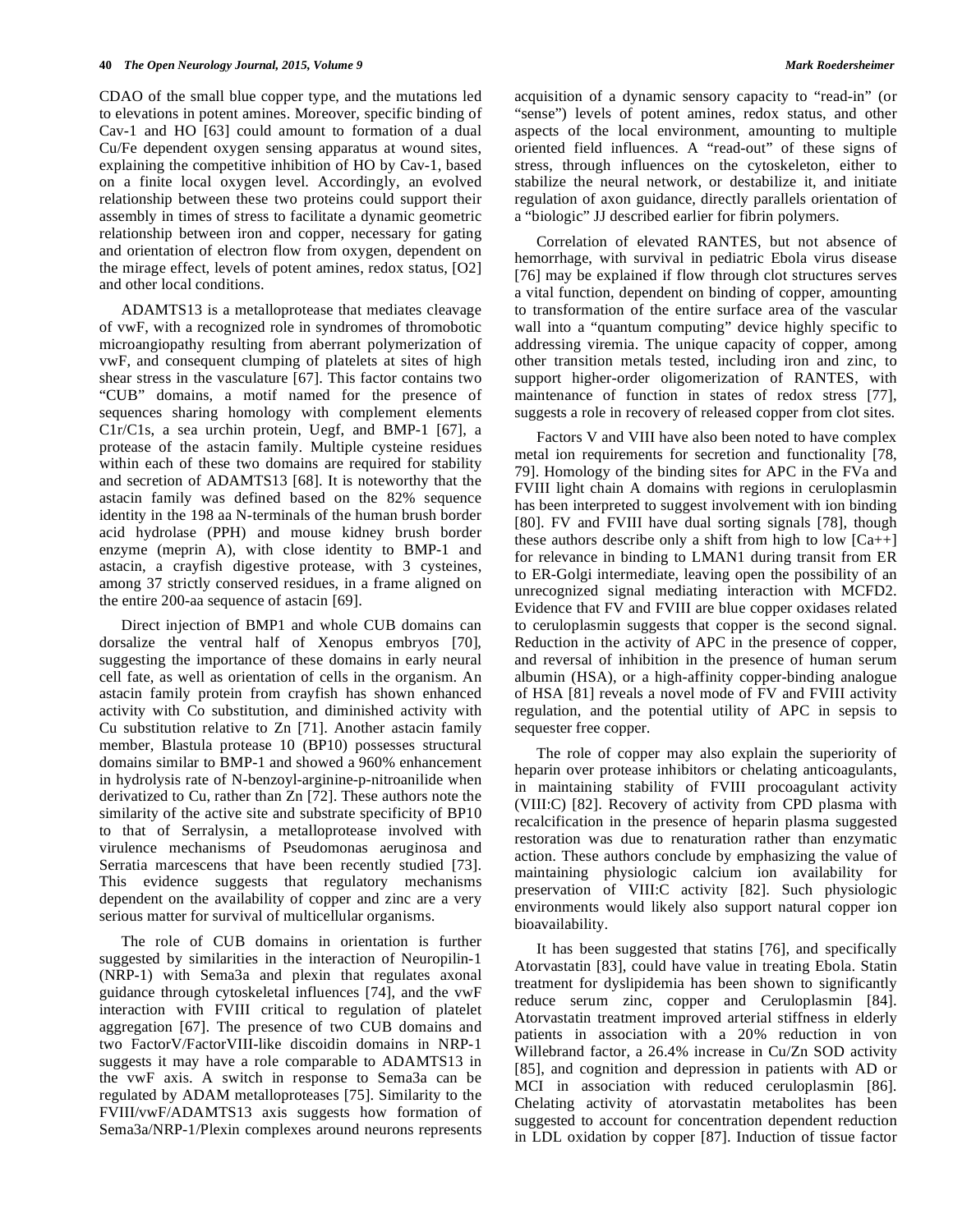expression in human THP-1 monocytic cells by ceruloplasmin or copper further suggests a central regulatory function [88]. The requirement for 8-hydroxyquinoline, a lipophilic chelator, in revealing the effect [88] suggests the difficulty in dissecting the role of copper in ex vivo settings.

 Enhancement of tissue factor expression in monocytes by CD40 ligand [89] reveals the role of copper in outcomes of severe bloodborne infection. The finding of elevated sCD40L in survivors, with fatal outcomes correlating with elevated thrombomodulin, ferritin and D-dimer in Ebola infection [90] and vwF with fatal outcome in Sudan virus infection [91] suggest that monocytes act to integrate evidence of platelet activation (sCD40L) with levels of free copper, controlling tissue factor expression and mobilization of factors that can recover copper for the host, such as RANTES, and FV/VIII. Elevation of vwF, the binding partner of FV/FVIII, would suggest a state of depletion of FV/FVIII, with collapse of ability to synthesize these factors as the virus has gotten decisive access to the host's copper, needed at clot sites. D-dimer elevation reflects clot degradation to gain this access. Elevated ferritin would reflect simultaneous release of free iron, the redox cycling partner of copper. Elevation of thrombomodulin may reflect depletion of APC, it's binding partner.

 The ability of zinc, copper and calcium to alter the structure and stability of SAA [92] reveals a role for SAA elevation in pediatric EHF cases [76] in support of copper transport. Accordingly, delivery of copper to monocytes explains induction of tissue factor [ref 36, in 76]. Reduction in endothelial NO synthase production and bioavailability of NO [ref 37, in 76], could occur by regulating copperdependent complex formation between eNOS and caveolin-1 that can inhibit NO synthesis [93] in line with the interaction between HO-1 and caveolin-1, described previously. Caveolin-1 has recently been described as an "essential regulator of eNOS" with disruption underlying endothelial dysfunction [94]. This suggests a role for statins, as they can reduce vascular endothelial expression of caveolin-1, thereby increasing eNOS activity in the setting of cardiovascular disease [95]. The subtle chelating action of statins, and factors such as SAA and copper-dependent proteins, suggests that experimental work will be required to reveal optimal ways of achieving a desired effect on eNOS, or other critical activities beneficial to the host dependent on redistribution of copper ions.

#### **CONCLUSION**

 Descriptions of Majorana bound modes [14] suggest they arose in the course of cyclic adiabatic processes applied to lysates of human platelets within a defined space. Two entangled initial states were developed based on the asymmetry created by the dialysis membrane and oriented flow of HCl. An initial "stress" created by placement in the larger dilute acid volume could support redistribution of copper ions across the membrane, leading to a transient drop in CDAO activity, and elevation of potent amine levels within the bag. Their redistribution to the larger external volume could account for aspects of the "entangled" states that would eventually stabilize, and support formation of looping currents of such low MW elements between the

spaces. Under these conditions the separated states can acquire phase differences, a Pancharatnam-Berry phase, that can be undefined (singular) for some combination of parameters [1]. The Berry phase is described to be independent of the rate the path is traversed [96].

 In the system examined, distinct states of matter were defined to exist through rigorous measurement, though their nature was likely initially dependent on more than 2 oriented field influences. These states can be seen as dependent not only on the path taken to create them, but also the rate at which the path was traversed, such as how long they were in contact across the membrane before their fusion, or the interval between lysis and placement in dialysis. Thus, the model provides a way of conceptualizing a rate-dependent phase resulting from an unlimited number of influences, typical of stresses on organisms. The name proposed for this is the Ramis-Ackroyd-Murray-Hudson phase, or Ramis phase for short. Mathematically, this obviates a dynamical phase factor, resulting in an equation of state defined by the Ramis phase in a single exponential term. In this study the phase shift was defined by external dialysis volume, and this parameter alone fully determined the final state, and separation between adjoining stationary states. The sense of being "in the moment," often during intense concentration required for practice of some highly developed and cherished art, where a feeling of timelessness takes over, seamlessly integrating past, present and future in the artist, essential for the manifestation, could be seen to underlie creation and function of these states in humans.

 The Ramis phase contained information that became stored in response to stress, retrievable upon fusion of the separated, bound modes, amounting to stable bioactivity, highly specific to countering the stress that created it. Other bioactivities of interest for regenerative or diagnostic purposes could result from this type of system applied to any lysed tissue possessing valuable biosynthetic properties. It should be informative to examine the effect of removing the bag fully, or to varying degrees, from the larger volume, transferring the material to a separate container, and then reintegrating at later times into the larger (low MW portion), as this would be predicted to destroy information nascent between the two, linked modes, maintained by cycling connections across the membrane.

 The key to exploiting distinct stresses will be having a relevant assay to establish the appropriate field influences that force the necessary phase shift, and subsequent reduction into two final control parameters that alone can create the shift. In this example these parameters were volume (a geometric parameter) and diffusion (a timedependent parameter), implying that the Pancharatnam-Berry phase drove evolution into the final purely geometric state. It seems intuitive that, generally, one parameter will be dynamic and the other geometric, a signature of the two original stresses in the ecosystem: cyclical sunlight exposure, and gravity. The process of reduction can be seen as finding a path of least action in a process space.

 The separation and later integration of egg yolk and white portions in the creation of diverse foods, such as chocolate mousse, can be seen to depend similarly on a path of stresses, and time taken at each step, such as those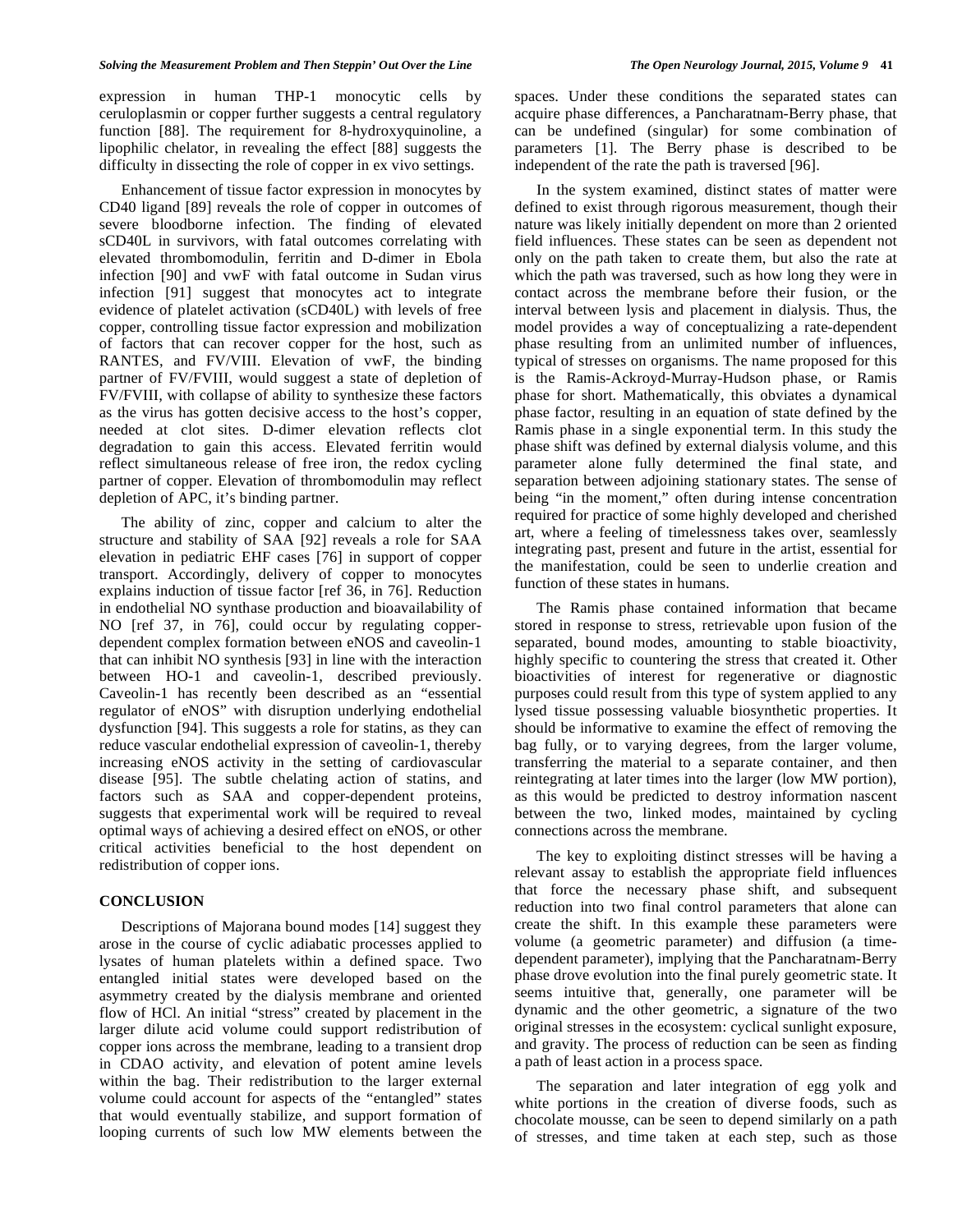involved with incorporation of ingredients like chocolate, butter, sugar, orange liqueur, and coffee, into the yolk phase, and subsequent integration of the white phase processed by application of a shearing field for the right amount of time to generate proper foam structure. Incorporation of excessively high percentages of cacao (>62%) has been observed to consistently disrupt creation of a desirable, smooth final state (author's unpublished observation), suggesting a distinct symmetry breaking effect. This point of breaking may happen at higher percentages of cacao, with application of processes known to more experienced practitioners. The fact that interactions between these same materials in a geometrically confined space results in the birth of chicks under appropriate conditions, should not be missed for relevance to the ideas developed.

 The "create-braid-measure" paradigm of Hasan and Kane [97] can be seen to have occurred in the system studied wherein creation of "entangled" separation supports braiding of vortices set up across the membrane with consequent "quantum computation"-like events. Measurement of the states occurred when brought back together into a stable superposition, locking the information into a new bound state, quantified in the assay system. This information determined viability and phenotypic properties of primary human cells relevant to regenerative responses. The physical and mathematical models presented and discussed in this paper suggest that topologically ordered states forming at non-zero temperature can underlie control of developmental responses in living systems. They may also provide the missing elements in the quest for exact solutions in General Relativity, if the concept of "energy conditions" [98] is broadened to "emergent property conditions" with information flow seen as the regulator of matter-energy transformation necessary for their fulfillment.

 Because the states described have been quantified, and assuming they fit a form like the time-independent Schrödinger equation, solutions to the time-dependent form for additional states of the system should be straightforward, and easily generalized to other living systems. Since tensor representations of the Berry curvature can be developed [96], better weighting algorithms for MRI should be possible, if incident and readout magnetic fields are seen to support creation of Ramis phases that contain information retrievable as visual images upon their fusion. These ideas are also expected to be useful in development of methods for channeling sunlight and substrates into plant mashes, plant whole tissue mounts, or microbial culture systems requiring determination of eigenmodes of orientation with respect to gravity, sunlight, and substrate dosing able to lock these systems into states of desired biosynthetic behavior, such as may be necessary for confinement and isolation of metallic hydrogen phases.

### **CONFLICT OF INTEREST**

 The author confirms that this article content has no conflict of interest.

#### **ACKNOWLEDGEMENTS**

 The author acknowledges the kind assistance of James West, PhD for providing access to his lab at Vanderbilt University so the extracts could be made, putting together Fig. (**1**), and the material resources for these experiments, as well as the kind assistance of Tom Blackwell, for handling the cell cultures, the MTT assay and representative photo collection that was essential for proper blinding prior to analysis of the data. Dr. West and Steve Simske PhD are both acknowledged for assistance in obtaining and sharing access to referenced papers the author could not have otherwise obtained.

#### **REFERENCES**

- [1] http://en.wikipedia.org/wiki/Geometric\_phase; [accessed online March 26, 2015].
- [2] Nurden AT. Platelets, Inflammation and tissue regeneration. Thromb Haemost 2011; 105 (Suppl 1): S13-33.
- [3] Roedersheimer MT, inventor; The Regents of the University of Colorado, a body corporate, assignee. Methods for extracting platelets and compositions obtained therefrom. United States patent US 20100222253. 13 April.
- [4] Roedersheimer M, Nijmeh H, Burns N, Sidiakova AA, Stenmark KR, Gerasimovskaya EV. Complementary effects of extracellular nucleotides and platelet-derived extracts on angiogenesis of vasa vasorum endothelial cells *in vitro* and subcutaneous Matrigel plugs *in vivo*. Vasc Cell 2011; 3(1): 4. doi: 10.1186/2045824X-3-4.
- [5] Roedersheimer MT, Bateman TA, Simske SJ. Effect of gravity and diffusion interface proximity on the morphology of collagen gels. J Biomed Mater Res 1997; 37: 276-81.
- [6] Sipe JB, Zhang J, Waits C, Skikne B, Garimella R, Anderson HC. Localization of bone morphogenetic proteins (BMPs)-2, -4, and -6 within megakaryocytes and platelets. Bone 2004; 35(6): 1316-22.
- [7] Burt DW, Law AS. Evolution of the transforming growth factorbeta superfamily. Prog Growth Factor Res 1994; 5(1): 99-118.
- [8] Kalen A, Wahlstrom O, Linder CH, Magnusson P. The content of bone morphogenetic proteins in platelets varies greatly between different platelet donors. Biochem Biophys Res Commun 2008; 375(2): 261-4.
- [9] Robertson IB, Rifkin DB. Unchaining the beast; insights from structural and evolutionary studies on TGFbeta secretion, sequestration, and activation. Cytokine Growth Factor Rev 2013; 24(4): 355-72.
- [10] Bragdon B, Moseychuk O, Saldanha S, King D, Julian J, Nohe A. Bone Morphogenetic Proteins: a critical review. Cell Signal 2011;  $23:609-20.$
- [11] Sampath TK, Rashka KE, Doctor JS, Tucker RF, Hoffmann FM. Drosophila transforming growth factor beta superfamily proteins induce endochondral bone formation in mammals. Proc Natl Acad Sci USA 1993; 90(13): 6004-8.
- [12] [accessed online March 28, 2015] http://en.wikipedia.org/ wiki/High-temperature\_superconductivity#Examples
- [13] Desiderio MA, Zini I, Davalli P, *et al*. Polyamines, ornithine decarboxylase, and diamine oxidase in the substantia nigra and striatum of the male rat after hemitransection. J Neurochem 1988; 51(1): 25-31.
- [14] Alicea J. New directions in the pursuit of Majorana fermions in solid state systems. Rep Prog Phys 2012 (75): 076501. doi: 10.1088/0034-4885/75/7/076501.
- [15] [accessed online March 26, 2015] http://www.colorado.edu/ physics/2000/bec/lascool4.html
- [16] Ashcroft NW. Metallic Hydrogen: A High-Temperature Superconductor? Phys Rev Lett 1968; 21: 1748.
- [17] Ohno K, Ito M, Ichihara M, Ito M. Molecular hydrogen as an emerging therapeutic medical gas for neurodegenerative and other diseases. Oxid Med Cell Longev 2012; 2012: 353152. doi: 10.1155/2012/353152.
- [18] [accessed online March 28, 2015] http://en.wikipedia.org/wiki/ Heavy\_water#Effect\_on\_biological\_systems
- [19] Robinson MM, Turner SM, Hellerstein MK, Hamilton KL, Miller BF. Long-term synthesis rates of skeletal muscle DNA and protein are higher during aerobic training in older humans than in sedentary young subjects but are not altered by protein supplementation. FASEB J 2011; 25(9): 3240-9.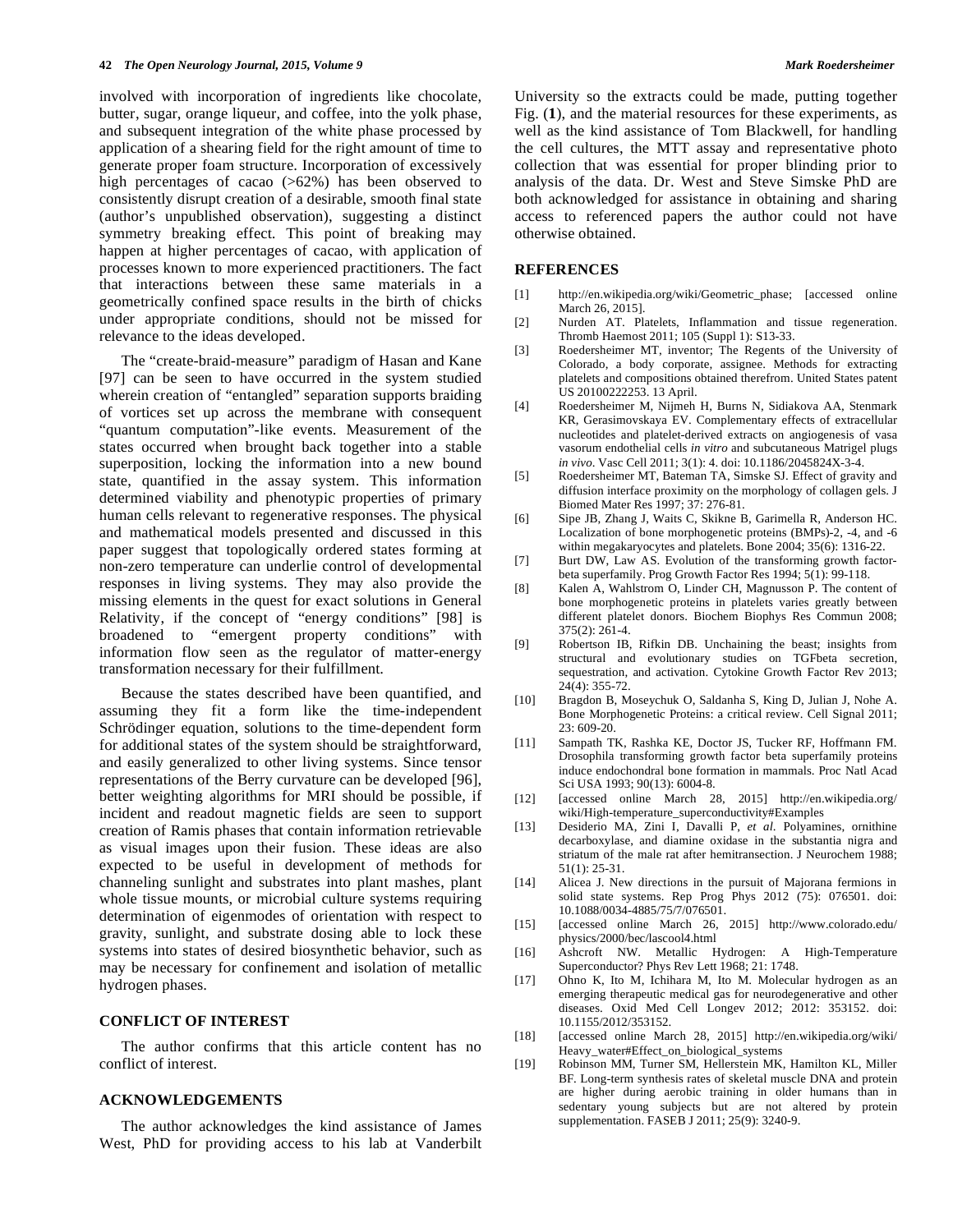- [20] Crommie MF, Lutz CP, Eigler DM. Confinement of electrons to quantum corrals on a metal surface. Science 1993; 262(5131): 218- 20.
- [21] Tsukihara T, Aoyama H, Yamashita E, *et al*. Structures of metal sites of oxidized bovine heart cytochrome C oxidase at 2.8 A. Science 1995; 269(5227): 1069-74.
- [22] Duce JA, Ayton S, Miller AA, *et al*. Amine oxidase activity of  $\beta$ amyloid precursor protein modulates systemic and local catecholamine levels. Mol Psychiatry 2013; 18(2): 245-54.
- [23] Bund T, Boggs JM, Harauz G, Hellmann N, Hinderberger D. Copper uptake induces self-assembly of 18.5 kDa myelin basic protein (MBP). Biophys J 2010; 99(9): 3020-8.
- [24] Tavassoly O, Nokhrin S, Dmitriev OY, Lee JS. Cu(II) and dopamine bind to alpha-synuclein and cause large conformational changes. FEBS J 2014; 281(12): 2738-53.
- [25] Liu L, Jiang D, McDonald A, Hao Y, Millhauser GL, Zhou F. Copper redox cycling in the prion protein depends critically on binding mode. J Am Chem Soc 2011; 133(31): 12229-37.
- [26] Fiete GA, Heller EJ. Theory of quantum corrals and quantum mirages. Rev Mod Phys 2003; 75: 933; [accessed online March 28, 2015] http://arxiv.org/pdf/cond-mat/0211607.pdf
- [27] Goldwasser E, Jacobson LO, Fried W, Plzak LF. Studies on erythropoiesis. V. The effect of cobalt on the production of erythropoietin. Blood 1958; 13(1): 55-60.
- [28] Chandel NS, Maltepe E, Goldwasser E, Mathieu CE, Simon MC, Schumacker PT. Mitochondrial reactive oxygen species trigger hypoxia-induced transcription. Proc Natl Acad Sci USA 1998; 95(20): 11715-20.
- [29] Kobayashi M, Shimizu S. Cobalt proteins. Eur J Biochem 1999;  $261(1): 1-9.$
- [30] Lynn JW, Huang Q, Brown CM, *et al*. Structure and Dynamics of Superconducting NaxCoO<sub>2</sub> Hydrate and it's unhydrated analog. Phys Rev B 2003; 68: 214516; [accessed March 28, 2015] http://arxiv.org/pdf/cond-mat/0307263v2.pdf
- [31] Teufel JS. PhD dissertation, Experimental investigation of H2/D2 isotope separation by cryo-absorption in metal-organic frameworks. Max-Planck-Institute fur Intelligente Systeme, published April 10, 2013 [accessed March 28, 2015] http:// elib.unistuttgart.de/opus/volltexte/2013/8122/pdf/Dissertation\_Julia\_Teufe l\_final\_4.pdf
- [32] Kelton JG, Steeves K. The amount of platelet-bound albumin parallels the amount of IgG on washed platelets from patients with immune thrombocytopenia. Blood 1983; 62(4): 924-7.
- [33] Rhee S, Grinnell F. Fibroblast mechanics in 3D collagen matrices. Adv Drug Deliv Rev 2007; 59(13): 1299-305.
- [34] Betz P, Nerlich A, Wilske J, Tubel J, Penning R, Eisenmenger W. Immunohistochemical localization of collagen types I and VI in human skin wounds. Int J Legal Med 1993; 106(1): 31-4.
- [35] Rinn JL, Wang JK, Liu H, Montgomery K, van de Rijn M, Chang HY. A systems biology approach to anatomic diversity of skin. J Invest Dermatol 2008; 128(4): 776-82.
- [36] Berridge MV, Herst PM, Tan AS. Tetrazolium dyes as tools in cell biology: new insights into their cellular reduction. Biotechnol Annu Rev 2005; 11: 127-52.
- [37] [accessed March 28, 2015] http://www.nobelprize.org/nobel\_ prizes/chemistry/laureates/1907/buchner-bio.html
- [38] Geshkenbein BV, Larkin AI. Vortices with half magnetic flux quanta in "heavy-fermion" superconductors. Phys Rev B 1987; 36(1): 235-8.
- [39] Uji S, Terashima T, Nishimura M, *et al*. Vortex dynamics and the Fulde-Ferrell-Larkin-Ovchinnikov State in a Magnetic-Field-Induced Organic Superconductor. Phys Rev Lett 2006; 97: 157001.
- [40] Reimers JR, Mckemmish LK, McKenzie RH, Mark AE, Hush NS. Weak, strong, and coherent regimes of Fröhlich condensation and their applications to terahertz medicine and quantum consciousness 2009; 106(11): 4219-24.
- [41] Gritsev, V Polkovnikov A. Dynamical quantum Hall effect in the parameter space. Proc Natl Acad Sci USA 2012; 109(17): 6457-62.
- [42] [accessed March 28, 2015] http://en.wikipedia.org/wiki/Susceptibility [43] Avnir D, Kagan ML. The evolution of chemical patterns in reactive liquids driven by hydrodynamic instabilities. CHAOS 1995; 5(3): 589-601.
- [44] Kagan ML, Kepler TB, Epstein IR. Geometric phase shifts in chemical oscillators. Nature 1991; 349(6309): 506-8.
- [45] Garneata L, Slusanschi O, Preoteasa E, Corbu-Stancu A, Mircescu G. Periodontal status, inflammation, and malnutrition in hemodialysis patients – is there a link? J Ren Nutr 2015; 25(1): 67-74.
- [46] Marsenic O, Wierenga A, Wilson DR, *et al*. Cystatin C in children on chronic hemodialysis. Pediatr Nephrol 2013; 28(4): 647-53.
- [47] Oh MY, Lee H, Kim JS, *et al*. Cystatin C, a novel indicator of renal function, reflects severity of cerebral microbleeds. BMC Neurol 2014; 14: 127. doi: 10.1186/1471-2377-14-127.
- [48] Watanabe S, Hayakawa T, Wakasugi K, Yamanaka K. Cystatin C protects neuronal cells against mutant copper-zinc superoxide dismutase-mediated toxicity. Cell Death Dis 2014; 5, e1497; doi:10.1038/cddis.2014.459
- [49] Kaur G. Levy E. Cystatin C in Alzheimer's Disease. Front Mol Neurosci. 2012; 5:79. doi: 10.3389/fnmol.2012.00079.
- [50] Januszewski AS, Mason N, Karschimkus CS, *et al*. Plasma semicarbazide-sensitive amine oxidase activity in type 1 diabetes is related to vascular and renal function but not to glycaemia. Diab Vasc Dis Res 2014; 11(4): 262-9.
- [51] Noonan T, Lukas S, Peet GW, *et al*. The oxidase activity of vascular adhesion protein-1 (VAP-1) is essential for function. Am J Clin Exp Immunol 2013; 2(2): 172-185.
- [52] Somfal GM, Knippel B, Ruzicska E, *et al*. Soluble semicarbazidesensitive amine oxidase (SSAO) activity is related to oxidative stress and subchronic inflammation in streptazotocin-induced diabetic rats. Neurochem Int 2006; 48(8): 746-52.
- [53] Zerovnik E, Skerget K, Tusek-Znidaric M, Loeschner C, Brazier MW, Brown DR. High affinity copper binding by stefin B (cystatin B) and its role in the inhibition of amyloid fibrillation. FEBS J 2006; 273(18): 4250-63
- [54] Kaur G, Mohan P, Pawlik M, *et al*. Cystatin C rescues degenerating neurons in a cystatin B-knockout mouse model of progressive myoclonus. Am J Pathol 2010; 177(5): 2256-67.
- [55] Davalos D, Ryu JK, Merlini M, *et al*. Fibrinogen-induced perivascular microglial clustering is required for the development of axonal damage in neuroinflammation. Nat Commun 2012; 3: 1227. doi: 10.1038/ncomms2230.
- [56] Kubota K, Kogure H, Masuda Y, *et al*. Gelation dynamics and gel structure of fibrinogen. Colloids Surf B Biointerfaces 2004; 38(3- 4): 103-9.
- [57] Pisu P, Bellovino D, Gaetani S. Copper regulated synthesis, secretion and degradation of ceruloplasmin in a mouse immortalized hepatocytic cell line. Cell Mol Biol (Noisy-le-grand) 2005; Suppl 51: OL859-67.
- [58] Milne DB Nielsen FH. Effects of a diet low in copper on copperstatus indicators in postmenopausal women. Am J Clin Nutr 1996; 63: 358-64.
- [59] Ryden LG, Hunt LT. Evolution of protein complexity: The blue copper-containing oxidases and related proteins. J Mol Evol 1993; 36(1): 41-66.
- [60] Ohkawa J, Okada N, Shinmyo A, Takano M. Primary structure of cucumber (Cucumis sativus) ascorbate oxidase deduced from cDNA sequence: Homology with blue copper proteins and tissuespecific expression. Proc Natl Acad Sci USA 1989; 86(4): 1239-43.
- [61] Malmstrom BG. Rack-induced bonding in blue-copper proteins. Eur J Biochem 1994; 223(3): 711-8
- [62] Benoit R, Auer M. A direct way of redox sensing. RNA Biol 2011; 8(1): 18-23.
- [63] Taira J, Sugishima M, Kida Y, Oda E, Noguchi M, Higashimoto Y. Caveolin-1 is a competitive inhibitor of heme oxygenase-1 (HO-1) with heme: identification of a minimum sequence in caveolin-1 for binding to HO-1. Biochemistry 2011; 50(32): 6824-31.
- [64] Austin ED, Ma L, LeDuc C, *et al*. Whole exome sequencing to identify a novel gene (caveolin-1) associated with human pulmonary arterial hypertension. Circ Cardiovasc Genet 2012; 5(3): 336-43.
- [65] Bakhshi FR, Mao M, Shajahan AN, *et al*. Nitrosation-dependent caveolin I phosphorylation, ubiquitination, and degradation and its association with idiopathic pulmonary arterial hypertension. Pulm Circ 2013; 3(4): 816-30.
- [66] Fraser ST, Midwinter RG, Berger BS, Stocker R. Heme Oxygenase-1: a critical link between iron metabolism, erythropoiesis, and development. Adv Hematol 2011; 2011; 473709. doi: 10.1155/2011/473709.
- [67] Lancellotti S, Basso M, De Cristofaro R. Proteolytic processing of von Willebrand factor by adamts13 and leukocyte proteases. Mediterr J Hematol Infect Dis 2013; 5(1): e2013058.